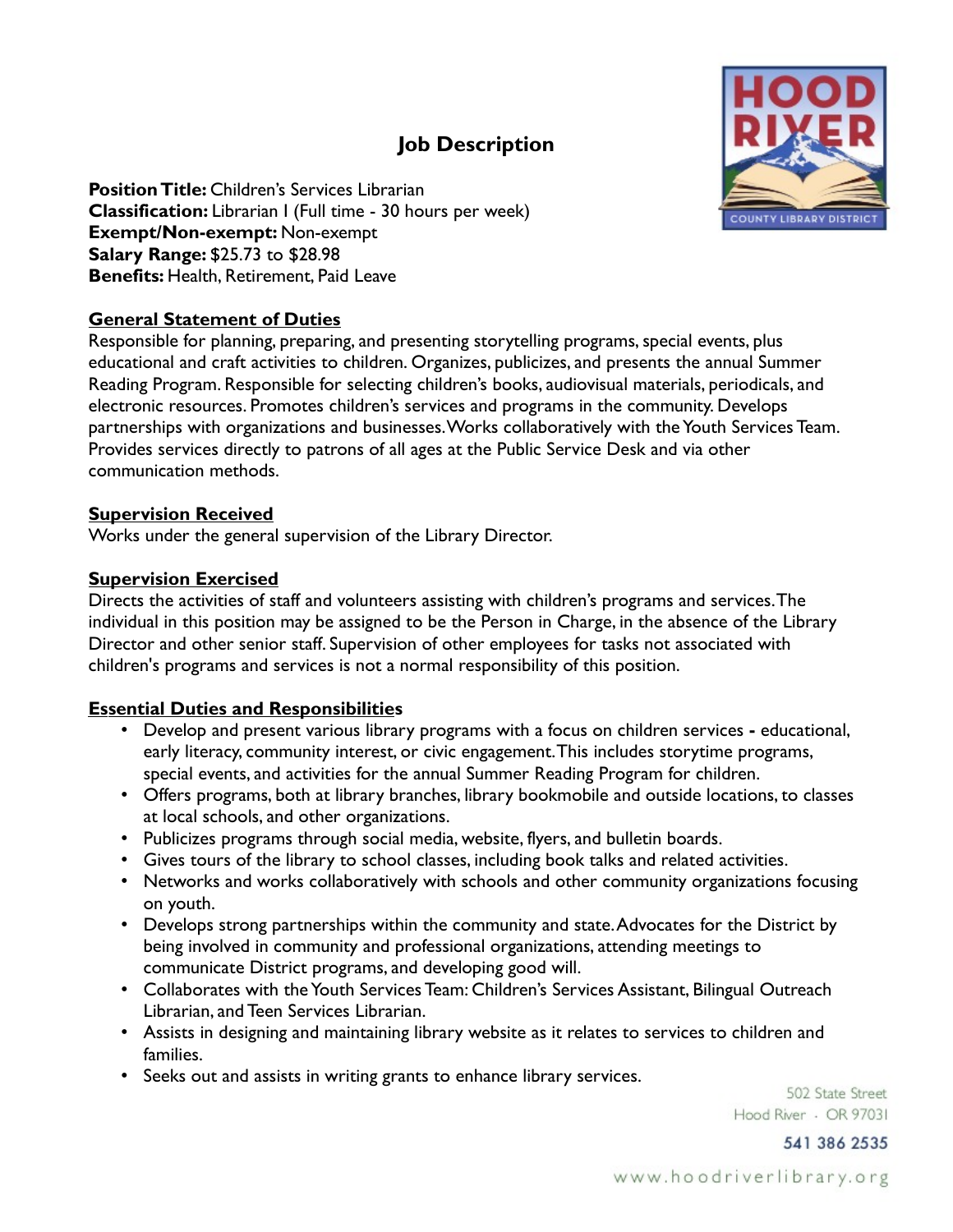- Selects materials for children and parents in a variety of formats. Ensures all members of the community are served with a diverse collection.
- Regularly weeds the children's collections.
- Serves patrons at the public service desks and Bookmobile by checking library materials in and out, routing items to the proper locations.
- Answers questions on library organization, policies, and procedures.
- Provide professional research assistance and readers' advisory to patrons, either in-person, over the phone, or electronically.
- Provide training to patrons in library skills including use of computers, the catalog, and electronic resources.

#### **Secondary Duties:**

- May be in charge of the building in the absence of other supervisory staff.
- Serve on various committees as assigned.
- Attend meetings and training seminars as required.
- Participate in ongoing professional development.
- Assist with special projects as required.
- Performs other job-related duties as assigned.

#### **Knowledge, Skills and Abilities**

- Knowledge of alpha and numeric systems for arranging library materials as well as automated bibliographic identification at a basic level.
- Familiarity with MARC and AACR2 metadata standards.
- Knowledge of established web-based databases and techniques of searching and accessing those resources.
- Ability to use or learn to use integrated library system software.
- Familiarity with the Internet and basic office applications, especially word processors.
- Knowledge of library resources, programs, and services in a public library.
- Knowledge of child development, storytelling techniques, and early childhood literacy principles.
- Knowledge of the principles of intellectual freedom in public libraries.
- Knowledge of collection development policies and procedures.
- Knowledge of library policies and procedures for determining needs and interests of patrons.
- Ability to plan, present, and promote programming to children and their parents/guardians.
- Familiarity with children's literature and audiovisual materials.
- Strong customer service and communication skills.
- Strong organization and attention to detail.
- Ability to work independently and to set priorities.
- Ability to work cooperatively and maintain effective interpersonal skills with the public and coworkers.
- Ability to communicate effectively vocally to the public and staff.
- Ability to communicate effectively with diverse audiences.
- Ability to handle and resolve disruptive behavior effectively.
- Ability to respond to a wide variety of practical problems and unpredictable circumstances, especially while on the public service desks.
- Ability to speak and write English fluently. Ability also to speak and write Spanish is preferred.
- Ability to read, write, and interpret routine documents such as reports, correspondence,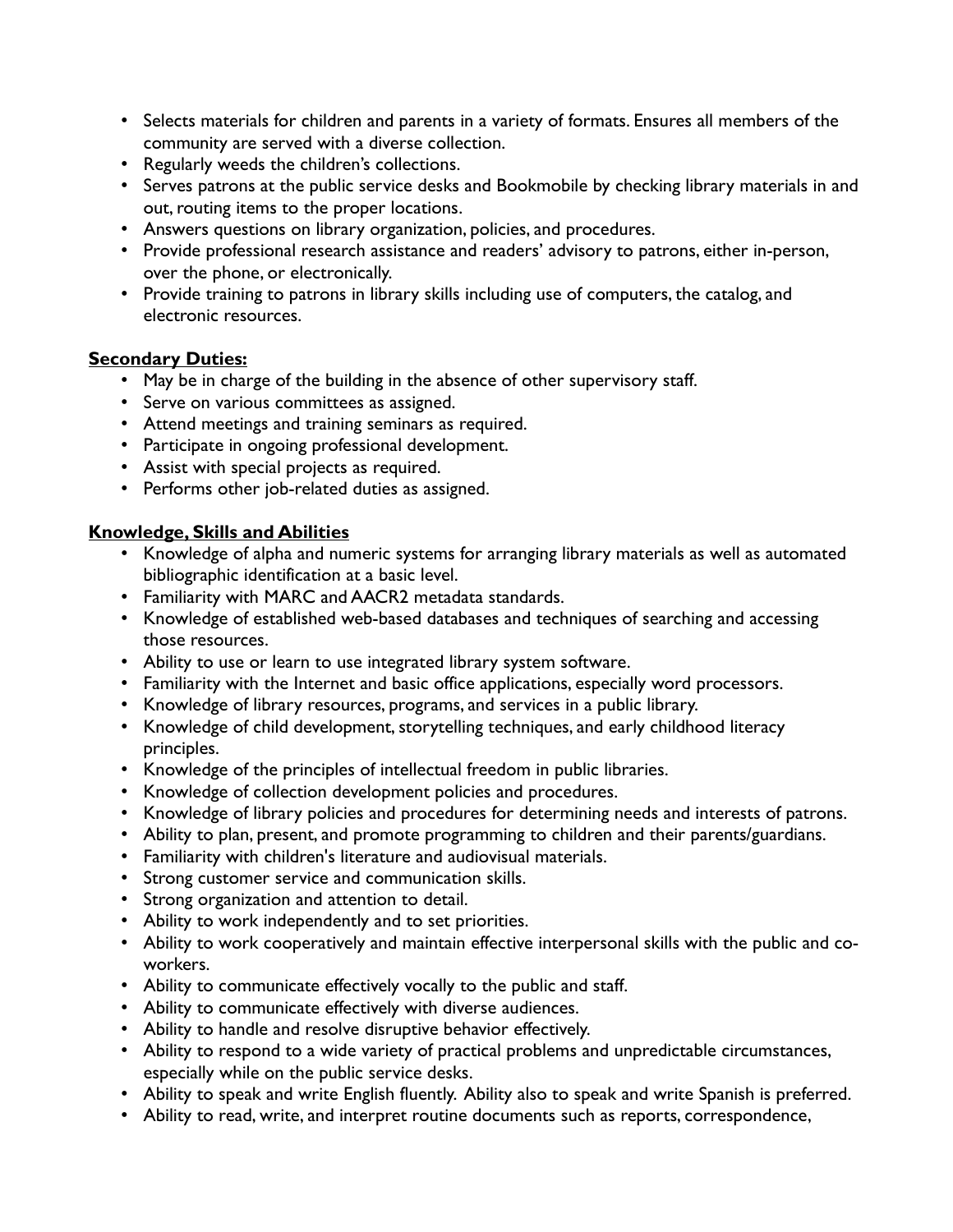policies, and procedures.

- Ability to perform basic mathematical functions.
- Understanding of general accounting and budgetary concepts.
- Close vision, distance vision, color vision, peripheral vision, depth perception, and the ability to adjust focus.
- Ability to perform essential job functions with or without accommodation.

## **Required Qualifications**

- Two years experience working directly with children, preferably in a public library.
- Two years experience working in customer service, preferably in a public library.

# **Desired/Preferred Education, Experience and Qualifications**

- Bachelor's degree in a library or education related field. Master's degree in library and information science from an American Library Association-accredited institution preferred.
- Experience with organizations serving underserved populations.
- Experience working at school or public libraries.
- Any equivalent combination of education and experience satisfying the above.

# **Essential Physical Abilities and Working Conditions**

- The Librarian I is a full-time position, up to 30 hours per week. Saturdays and some evening hours are required.
- Stands or walks 50% of the time, 75% of the time when assigned to the public service desks.
- Frequently required to walk, sit, talk, or hear. Occasionally required to climb, balance, stoop, kneel, crouch, or crawl.
- Moves back and forth between all areas of the library.
- Performs simple physical activities including dances, fingerplays, etc. during the course of delivering programs.
- Retrieves and replaces library materials from 2 inches from the floor to 7 feet from the floor.
- Regularly lifts and/or pushes or pulls up to 10 pounds, frequently lifts and/or pushes or pulls up to 25 pounds, and occasionally lifts and/or pushes or pulls up to 50 pounds.
- May be asked to work at any library branch within the district.
- Works at computers screens and monitors regularly while carrying out essential job functions.
- Normal office exposure to noise, stress, and disruptions.

# **Tools and equipment used**

Puppets, books, and other props for storytelling programs; computer, including the Internet, general office applications, design software, and integrated library system; book carts; copy machine; telephone; book bins, magazine storage racks and boxes; general office tools; calculators; media players; other tools and equipment necessary to perform the essential and peripheral duties of the position.

Appointees will be subject to completion of a standard 90 day trial period.

The essential physical abilities described here are representative of those an employee may encounter while performing the essential functions of this job. Reasonable accommodations may be made to enable individuals with disabilities to perform the essential functions. The above statements are intended to describe the general nature and level of work being performed by employees assigned to this classification. They are not intended to be construed as an exhaustive list of all responsibilities,